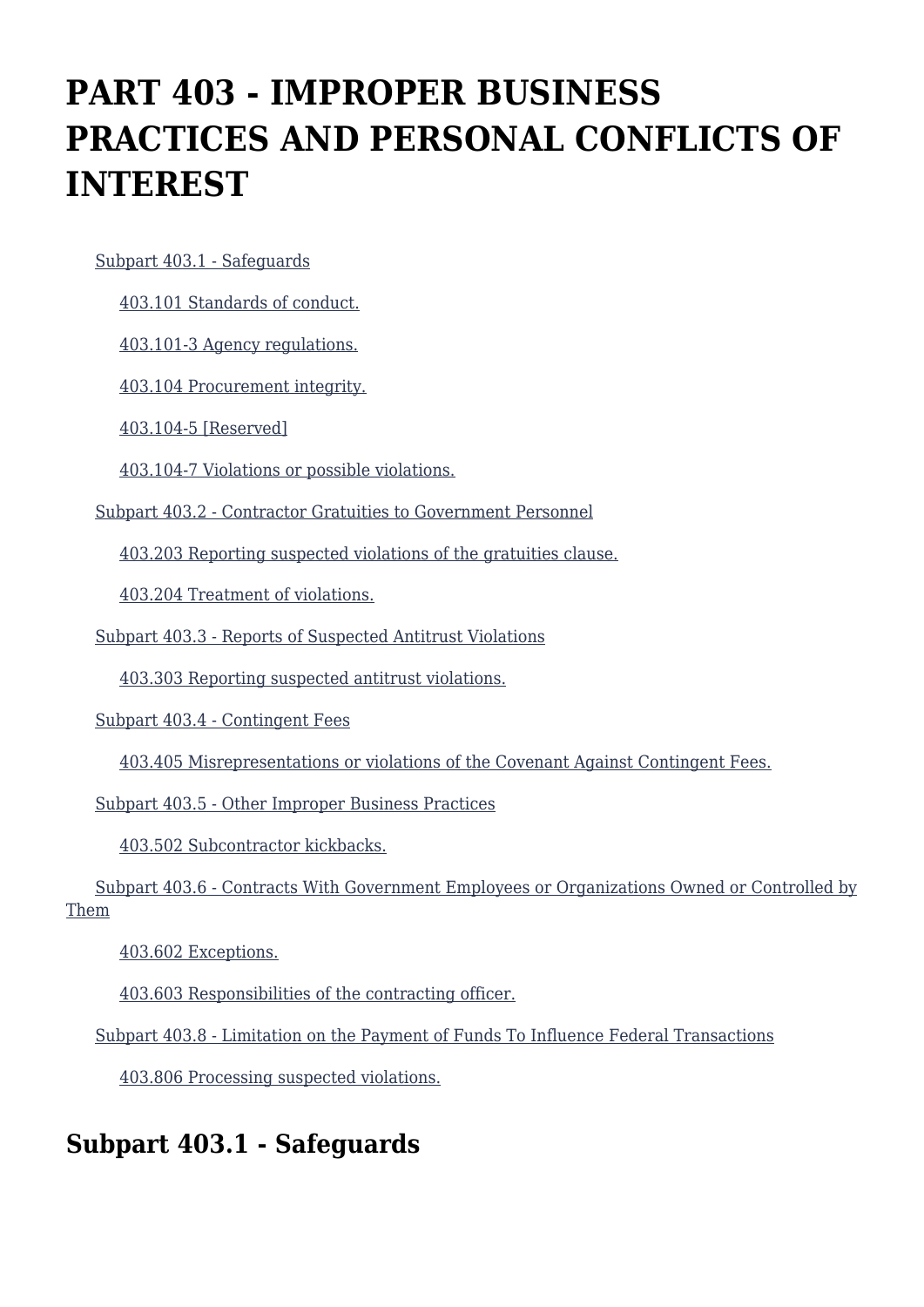### **403.101 Standards of conduct.**

#### **403.101-3 Agency regulations.**

(a) The standards of conduct for USDA procurement officials are the uniform standards established by the Office of Government Ethics in 5 CFR Part 2635, *Standards of Ethical Conduct for Employees of the Executive Branch,* and FAR 3.104, *Procurement integrity.*

(b) Procurement officials and other employees who require advice concerning the application of standards of conduct to any acquisition issue shall obtain ethics advisory opinions from ethics advisory officials in their agency personnel offices.

#### **403.104 Procurement integrity.**

#### **403.104-5 [Reserved]**

#### **403.104-7 Violations or possible violations.**

The contracting officer shall forward information concerning any violation or possible violation of the Procurement Integrity Act (41 U.S.C. 423) to the chief of the contracting office.

# **Subpart 403.2 - Contractor Gratuities to Government Personnel**

#### **403.203 Reporting suspected violations of the gratuities clause.**

A suspected violation of the contract clause, FAR 52.203-3, Gratuities, shall be reported immediately to the cognizant contracting officer in writing, stating the circumstances surrounding the incident(s), the date(s), and names of all parties involved. The contracting officer shall review the report for completeness, add any additional information deemed necessary and a recommendation for action, and submit the report to the HCA.

### **403.204 Treatment of violations.**

The HCA shall review the report and consult with the Offices of General Counsel and Inspector General to determine whether further action should be pursued. If it is found that the facts and circumstances warrant further action, the HCA shall give the contractor a formal written notice which summarizes the reported violation and affords the contractor the opportunity to make a written or oral response within a reasonable, specified period after receipt of the notice. The notice shall be sent by certified mail with return receipt requested. Oral presentations shall follow the procedures outlined in FAR 3.204(b). The HCA shall furnish copies of any adverse determination to the contracting officer and the Department Debarring Officer for their subsequent considerations under FAR 3.204(c)(1) and (2), respectively.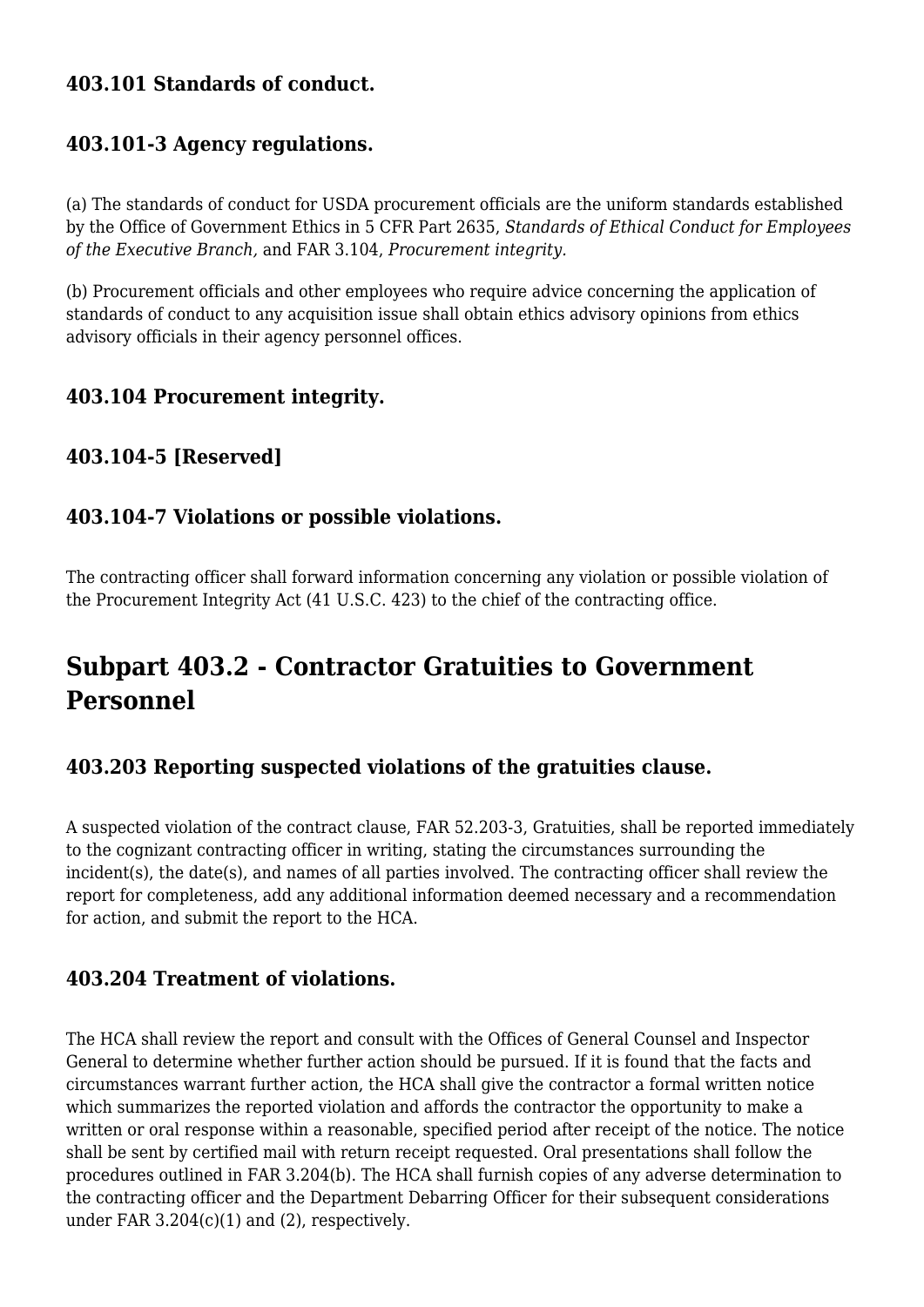# **Subpart 403.3 - Reports of Suspected Antitrust Violations**

#### **403.303 Reporting suspected antitrust violations.**

Contracting officers shall report the circumstances of suspected violations of antitrust laws to the Office of Inspector General in accordance with procedures in Departmental Regulations (1700 series).

# **Subpart 403.4 - Contingent Fees**

### **403.405 Misrepresentations or violations of the Covenant Against Contingent Fees.**

(a) A suspected misrepresentation or violation of the Covenant Against Contingent Fees shall be documented in writing by the contracting officer and reported immediately to the chief of the contracting office. The chief of the contracting office shall determine if a violation has occurred and report any violation to the Office of Inspector General. The chief of the contracting office shall take action in accordance with FAR 3.405(b).

(b) If the chief of the contracting office decides to refer the case to the Department of Justice, it should be referred through the Office of Inspector General with a copy of the report and referral submitted through the HCA to the Senior Procurement Executive.

### **Subpart 403.5 - Other Improper Business Practices**

#### **403.502 Subcontractor kickbacks.**

Contracting officers shall report the circumstances of suspected violations of the Anti-Kickback Act (41 U.S.C. 51-58) to the Office of Inspector General in accordance with procedures in Departmental Regulations (1700 series).

# **Subpart 403.6 - Contracts With Government Employees or Organizations Owned or Controlled by Them**

#### **403.602 Exceptions.**

The HCA is authorized to accept a contract from the policy in FAR 3.601.